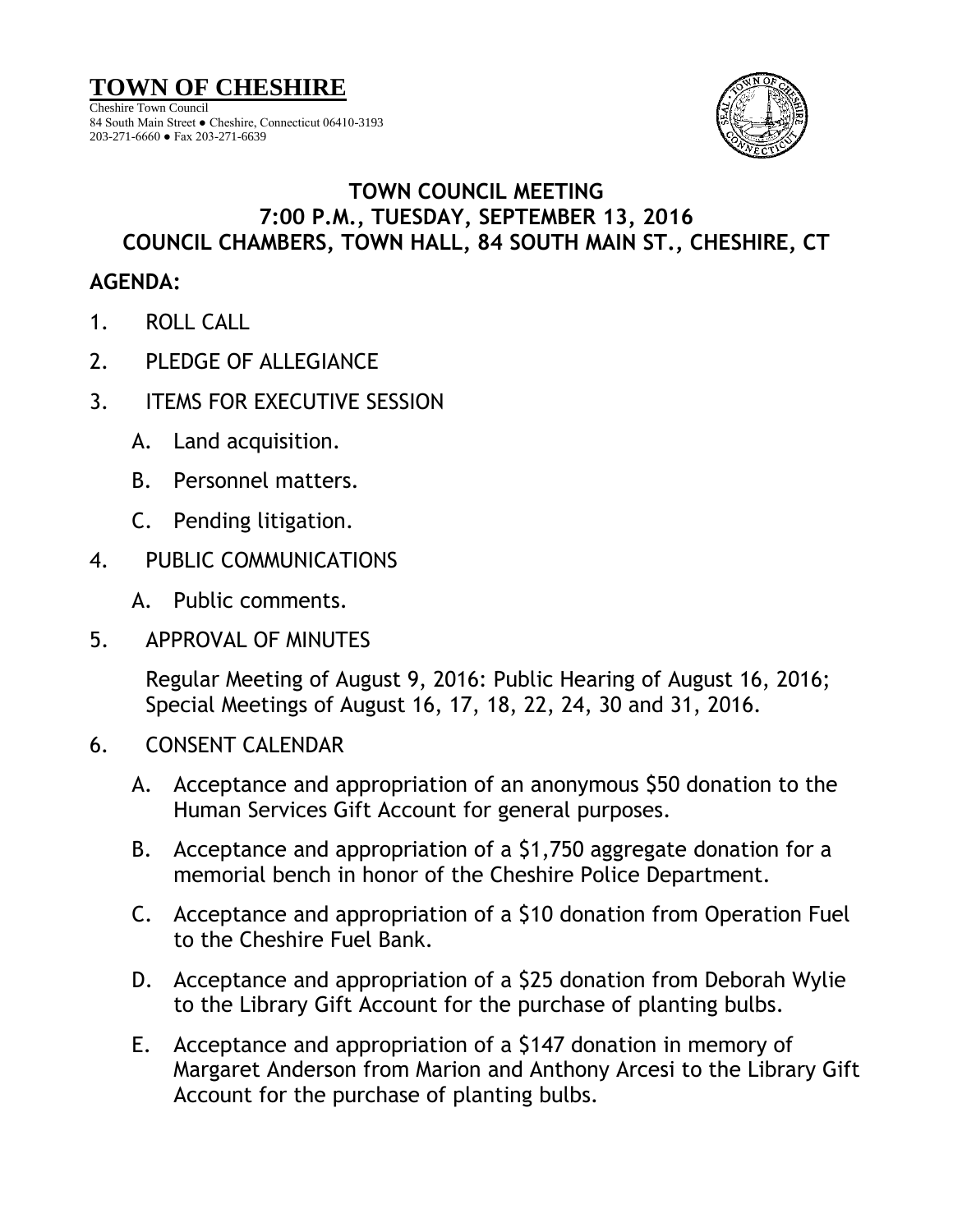- F. Acceptance and appropriation of a \$400 donation from The Cheshire Rotary Club to the Library Gift Account for children's educational technology.
- G. Authorization to apply for the State of Connecticut's FY 2017 Comprehensive DUI Enforcement Program for Municipal Police Department Grant.
- H. Appropriation of \$599.28 earned interest in the Energy Performance Contracting escrow account to the General Fund for payments to the Energy Performing Contract lease.
- 7. ITEMS REMOVED FROM CONSENT CALENDAR
- 8. OLD BUSINESS
	- A. Discussion re: Charter revision.
- 9. NEW BUSINESS
	- A. Approval of ordinance amendment for waiver of building fees for nonprofits.
	- B. Approval of Master Municipal Agreement with the State of Connecticut Department of Transportation for Preliminary Engineering Projects.
	- C. Approval of Town Manager's FY 16-17 Goals and Objectives.
	- D. Approval of amended agreement with BETA Group Inc. for the environment assessment of the Chapman property and additional allocation from the Land Acquisition Account.
	- E. Approval of amended purchase agreement for Chapman property.
- 10. TOWN MANAGER REPORT AND COMMUNICATIONS
	- A. Monthly Status Report.
	- B. Department Status Reports: Police, Fire, Fire Marshal.
- 11. REPORTS OF COMMITTEES OF THE COUNCIL
	- A. Chairman's Report
		- i. Referral of consideration of the role of the Senior Center Membership Association Board of Directors to the Ordinance Review Committee.
	- B. Miscellaneous.